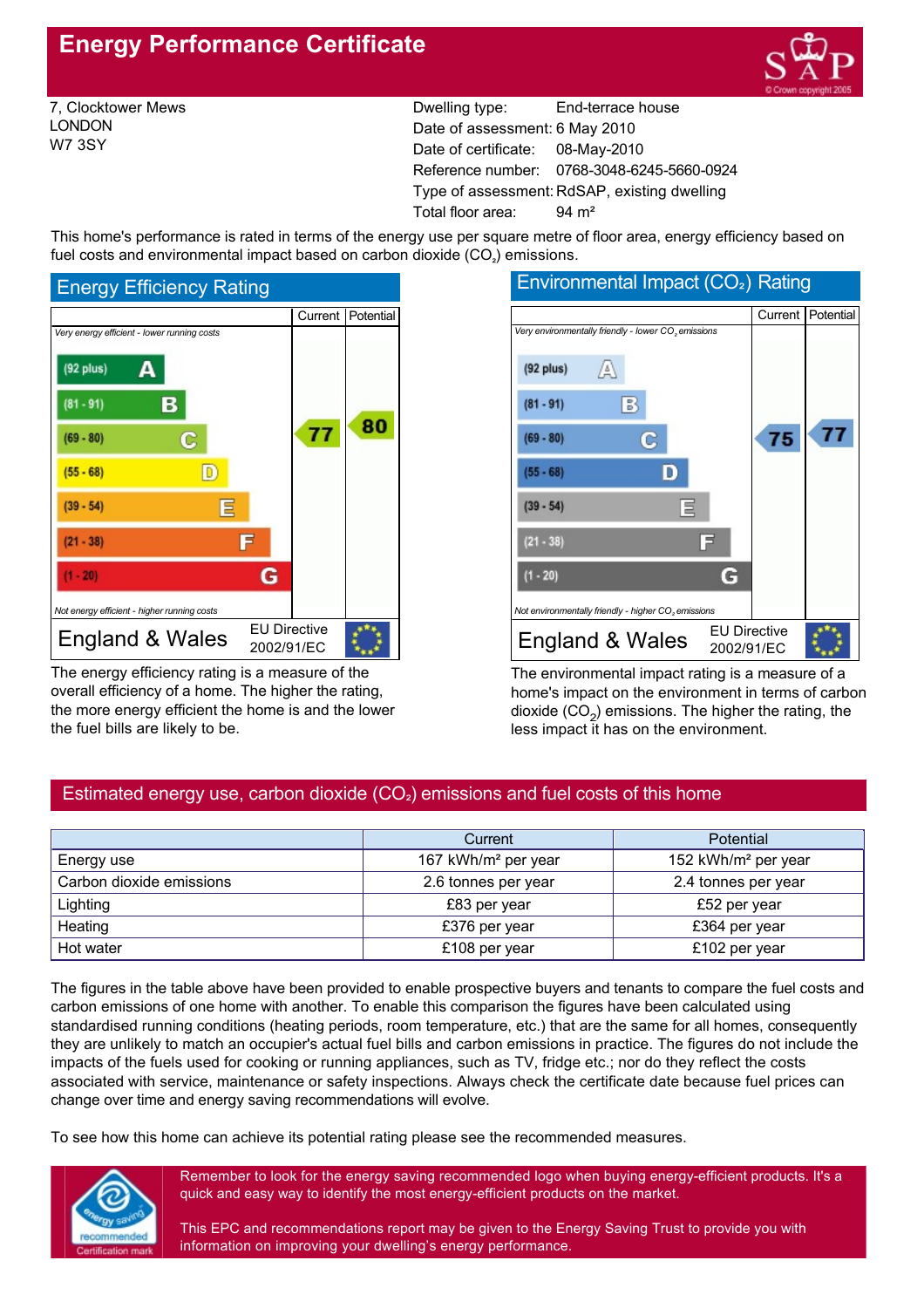# About this document

The Energy Performance Certificate for this dwelling was produced following an energy assessment undertaken by a qualified assessor, accredited by the NHER Accreditation Scheme, to a scheme authorised by the Government. This certificate was produced using the RdSAP 2005 assessment methodology and has been produced under the Energy Performance of Buildings (Certificates and Inspections) (England and Wales) Regulations 2007 as amended. A copy of the certificate has been lodged on a national register.

| Assessor's accreditation number: NHER001382 |                                                                |
|---------------------------------------------|----------------------------------------------------------------|
| Assessor's name:                            | Mr Raffi Edgarian                                              |
| Company name/trading name:                  | Domestic energy eu Itd                                         |
| Address:                                    | suite 139, , 56 Tavistock Place, Bloomsburry, London, WC1H 9RG |
| Phone number:                               | 07903 111 170                                                  |
| Fax number:                                 | 0207 278 2841                                                  |
| E-mail address:                             | info@domestic-energy.eu                                        |
| Related party disclosure:                   | No related party                                               |

## If you have a complaint or wish to confirm that the certificate is genuine

Details of the assessor and the relevant accreditation scheme are as above. You can get contact details of the accreditation scheme from their website at www.nher.co.uk together with details of their procedures for confirming authenticity of a certificate and for making a complaint.

#### About the building's performance ratings

The ratings on the certificate provide a measure of the building's overall energy efficiency and its environmental impact, calculated in accordance with a national methodology that takes into account factors such as insulation, heating and hot water systems, ventilation and fuels used. The average Energy Efficiency Rating for a dwelling in England and Wales is band E (rating 46).

Not all buildings are used in the same way, so energy ratings use 'standard occupancy' assumptions which may be different from the specific way you use your home. Different methods of calculation are used for homes and for other buildings. Details can be found at www.communities.gov.uk/epbd

Buildings that are more energy efficient use less energy, save money and help protect the environment. A building with a rating of 100 would cost almost nothing to heat and light and would cause almost no carbon emissions. The potential ratings on the certificate describe how close this building could get to 100 if all the cost effective recommended improvements were implemented.

## About the impact of buildings on the environment

One of the biggest contributors to global warming is carbon dioxide. The way we use energy in buildings causes emissions of carbon. The energy we use for heating, lighting and power in homes produces over a quarter of the UK's carbon dioxide emissions and other buildings produce a further onesixth.

The average household causes about 6 tonnes of carbon dioxide every year. Adopting the recommendations in this report can reduce emissions and protect the environment. You could reduce emissions even more by switching to renewable energy sources. In addition there are many simple everyday measures that will save money, improve comfort and reduce the impact on the environment. Some examples are given at the end of this report.

**Visit the Department for Communities and Local Government website at www.communities.gov.uk/epbd to:**

- Find how to confirm the authenticity of an energy performance certificate
- Find how to make a complaint about a certificate or the assessor who produced it
- Learn more about the national register where this certificate has been lodged the Department is the controller of the data on the register for Data Protection Act 1998 purposes
- **Learn more about energy efficiency and reducing energy consumption.**

Further information about Energy Performance Certificates can be found under Frequently Asked Questions at www.epcregister.com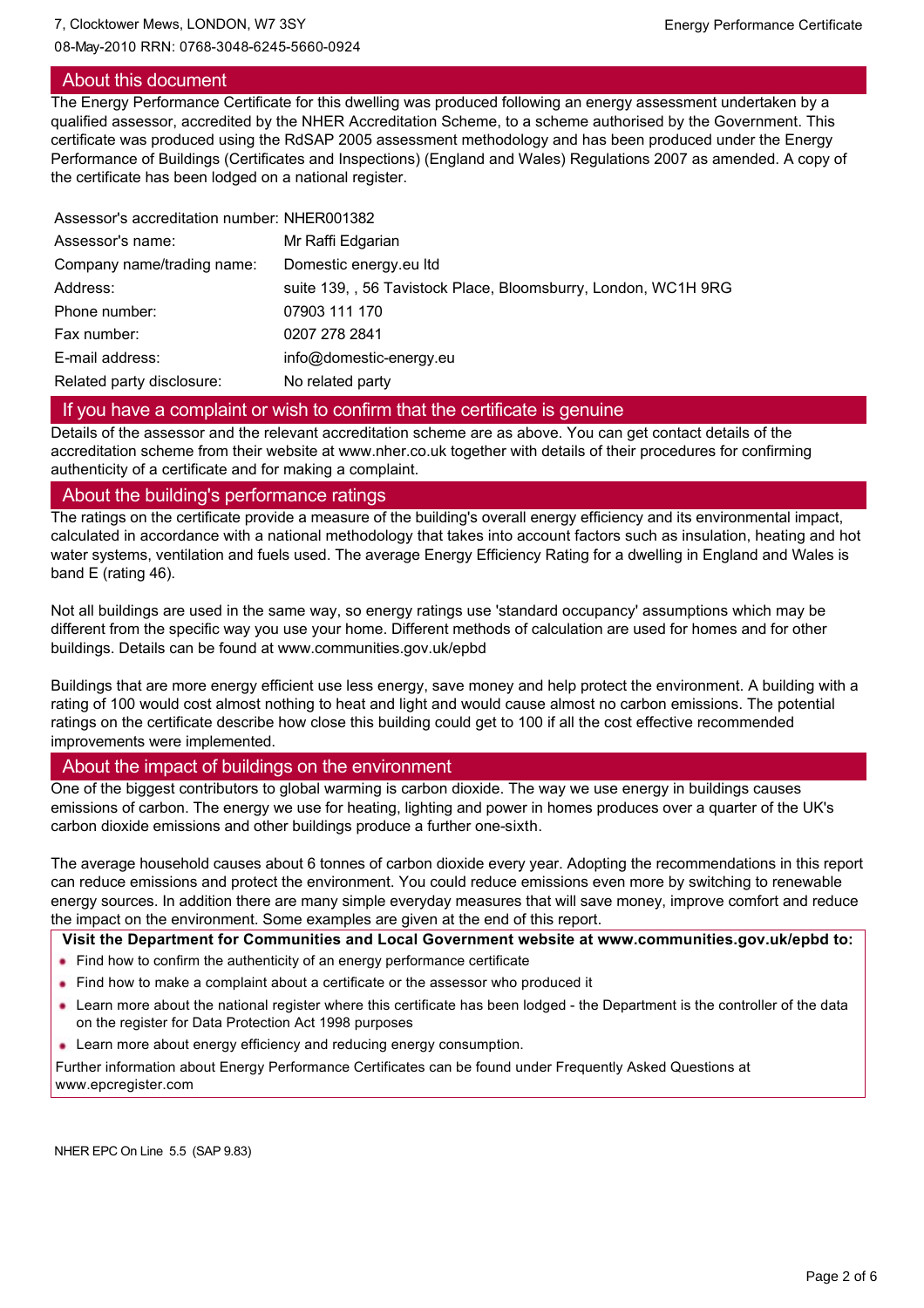7, Clocktower Mews LONDON W7 3SY

Date of certificate: 08-May-2010 Reference number: 0768-3048-6245-5660-0924

# Summary of this home's energy performance related features

The table below gives an assessment of the key individual elements that have an impact on this home's energy and environmental performance. Each element is assessed by the national calculation methodology against the following scale: Very poor / Poor / Average / Good / Very good. The assessment does not take into consideration the physical condition of any element. "Assumed" means that the insulation could not be inspected and an assumption has been made in the methodology based on age and type of construction.

| Element                                                | Description                                 |           | Current performance<br><b>Energy Efficiency</b><br>Environmental |  |
|--------------------------------------------------------|---------------------------------------------|-----------|------------------------------------------------------------------|--|
| Walls                                                  | Cavity wall, as built, insulated (assumed)  | Good      | Good                                                             |  |
| Roofs                                                  | Flat, insulated (assumed)                   | Good      | Good                                                             |  |
| Floor                                                  | Solid, insulated (assumed)                  |           |                                                                  |  |
| Windows                                                | Fully double glazed                         | Average   | Average                                                          |  |
| Main heating                                           | Boiler and radiators, mains gas             | Very good | Very good                                                        |  |
| Main heating controls                                  | Programmer, TRVs and bypass                 | Average   | Average                                                          |  |
| Secondary heating                                      | None                                        |           |                                                                  |  |
| Hot water                                              | From main system                            | Very good | Very good                                                        |  |
| Lighting                                               | Low energy lighting in 40% of fixed outlets | Average   | Average                                                          |  |
| <b>Current energy efficiency rating</b>                |                                             | C 77      |                                                                  |  |
| Current environmental impact (CO <sub>2</sub> ) rating |                                             |           | $C$ 75                                                           |  |

# Low and zero carbon energy sources

None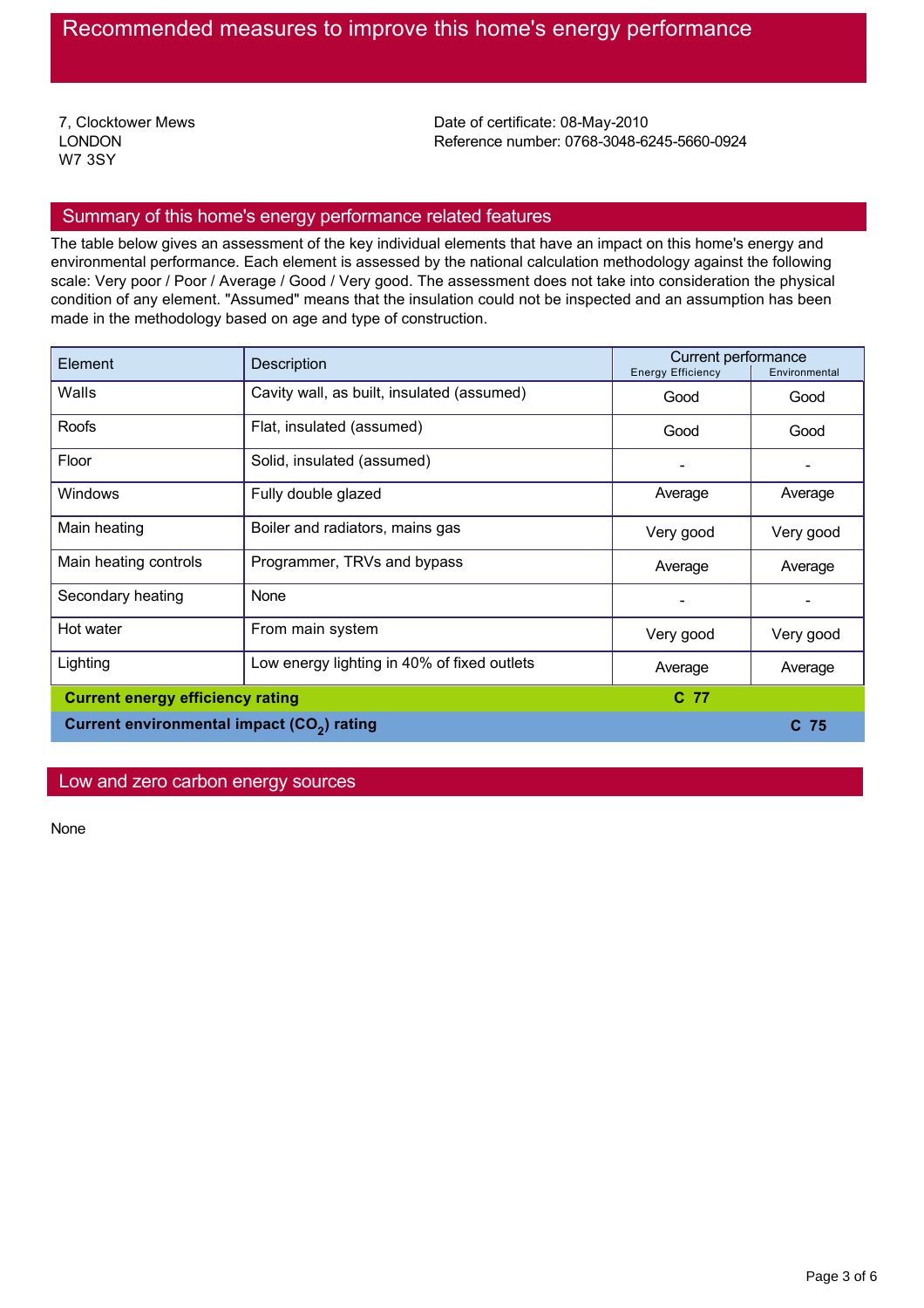08-May-2010 RRN: 0768-3048-6245-5660-0924

#### **Recommendations**

The measures below are cost effective. The performance ratings after improvement listed below are cumulative, that is they assume the improvements have been installed in the order that they appear in the table.

| Lower cost measures                                      | Typical savings | Performance ratings after improvements |                      |
|----------------------------------------------------------|-----------------|----------------------------------------|----------------------|
| (up to $£500$ )                                          | per year        | Energy efficiency                      | Environmental impact |
| 1 Low energy lighting for all fixed outlets              | £26             | C 78                                   | C <sub>76</sub>      |
| 2 Upgrade heating controls                               | £24             | C80                                    | C 77                 |
| Total                                                    | £50             |                                        |                      |
| <b>Potential energy efficiency rating</b>                |                 | C <sub>80</sub>                        |                      |
| Potential environmental impact (CO <sub>2</sub> ) rating |                 |                                        | C 77                 |

# Further measures to achieve even higher standards

The further measures listed below should be considered in addition to those already specified if aiming for the highest possible standards for this home. However you should check the conditions in any covenants, planning conditions, warranties or sale contracts.

|                                                         | Typical savings | Performance ratings after improvements |                      |
|---------------------------------------------------------|-----------------|----------------------------------------|----------------------|
|                                                         | per year        | Energy efficiency                      | Environmental impact |
| 3 Solar water heating                                   | £23             | <b>B</b> 81                            | C 79                 |
| 4 Solar photovoltaic panels, 2.5 kWp                    | £172            | <b>B</b> 90                            | <b>B</b> 88          |
| <b>Enhanced energy efficiency rating</b>                |                 | <b>B</b> 90                            |                      |
| Enhanced environmental impact (CO <sub>2</sub> ) rating |                 |                                        | <b>B</b> 88          |

Improvements to the energy efficiency and environmental impact ratings will usually be in step with each other. However, they can sometimes diverge because reduced energy costs are not always accompanied by a reduction in carbon dioxide  $(CO<sub>2</sub>)$  emissions.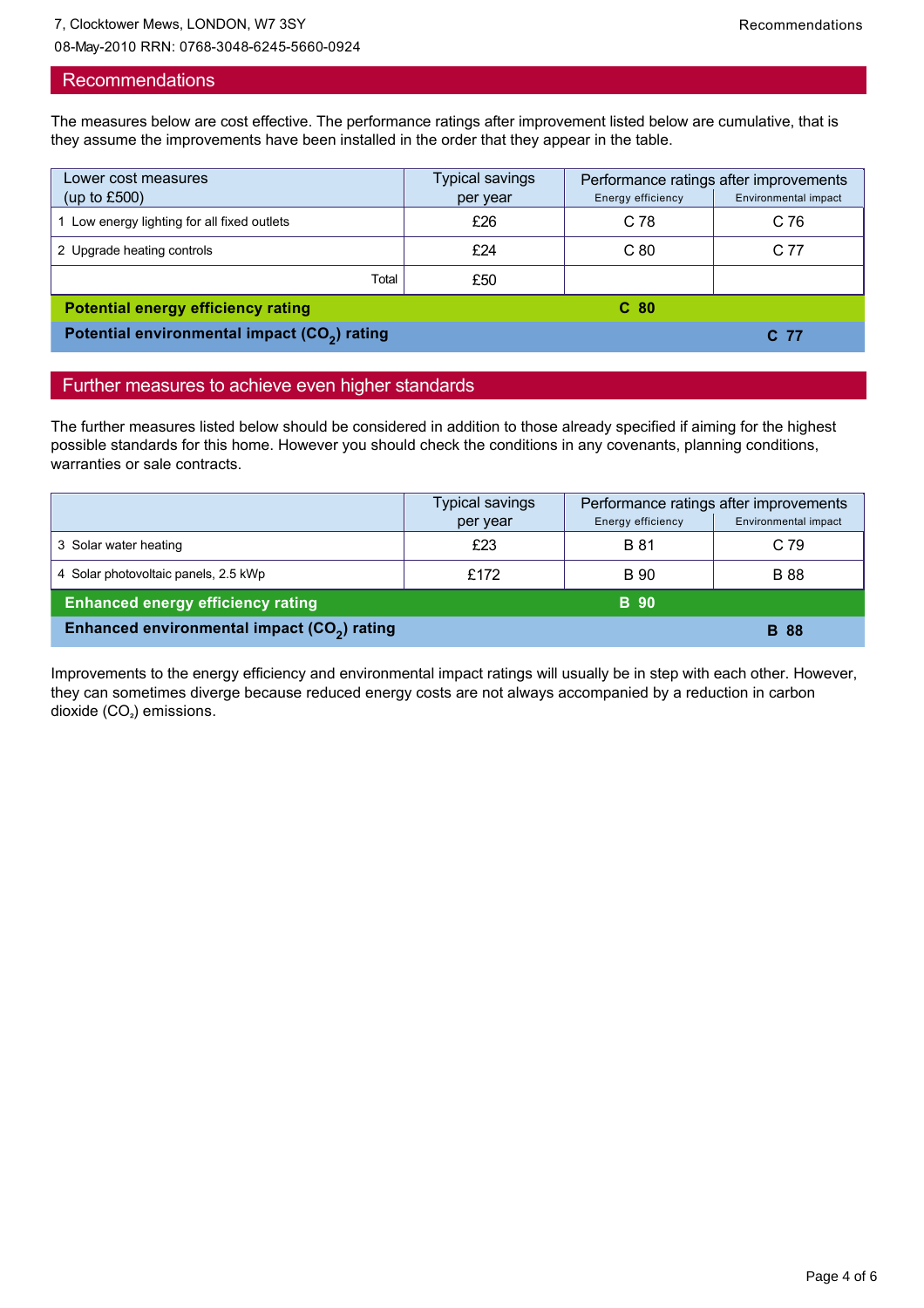# About the cost effective measures to improve this home's performance ratings

If you are a tenant, before undertaking any work you should check the terms of your lease and obtain approval from your landlord if the lease either requires it, or makes no express provision for such work.

#### **Lower cost measures (typically up to £500 each)**

These measures are relatively inexpensive to install and are worth tackling first. Some of them may be installed as DIY projects. DIY is not always straightforward and sometimes there are health and safety risks, so take advice before carrying out DIY improvements.

#### **1 Low energy lighting**

Replacement of traditional light bulbs with energy saving recommended ones will reduce lighting costs over the lifetime of the bulb, and they last up to 12 times longer than ordinary light bulbs. Also consider selecting low energy light fittings when redecorating; contact the Lighting Association for your nearest stockist of Domestic Energy Efficient Lighting Scheme fittings.

#### **2 Heating controls (room thermostat)**

The heating system should have a room thermostat to enable the boiler to switch off when no heat is required. A competent heating engineer should be asked to do this work. Insist that the thermostat switches off the boiler as well as the pump and that the thermostatic radiator valve is removed from any radiator in the same room as the thermostat.

## About the further measures to achieve even higher standards

Further measures that could deliver even higher standards for this home. You should check the conditions in any covenants, planning conditions, warranties or sale contracts before undertaking any of these measures. If you are a tenant, before undertaking any work you should check the terms of your lease and obtain approval from your landlord if the lease either requires it, or makes no express provision for such work.

#### **3 Solar water heating**

A solar water heating panel, usually fixed to the roof, uses the sun to preheat the hot water supply. This will significantly reduce the demand on the heating system to provide hot water and hence save fuel and money. The Solar Trade Association has up-to-date information on local installers and any grant that may be available.

#### **4 Solar photovoltaic (PV) panels**

A solar PV system is one which converts light directly into electricity via panels placed on the roof with no waste and no emissions. This electricity is used throughout the home in the same way as the electricity purchased from an energy supplier. The British Photovoltaic Association has up-to-date information on local installers who are qualified electricians and on any grant that may be available. Planning restrictions may apply in certain neighbourhoods and you should check this with the local authority. Building Regulations apply to this work, so your local authority building control department should be informed, unless the installer is appropriately qualified and registered as such with a competent persons scheme<sup>1</sup>, and can therefore self-certify the work for Building Regulation compliance. The assessment does not include the effect of any feed-in tariff, which could appreciably increase the savings that are shown on this EPC for solar photovoltaic panels.